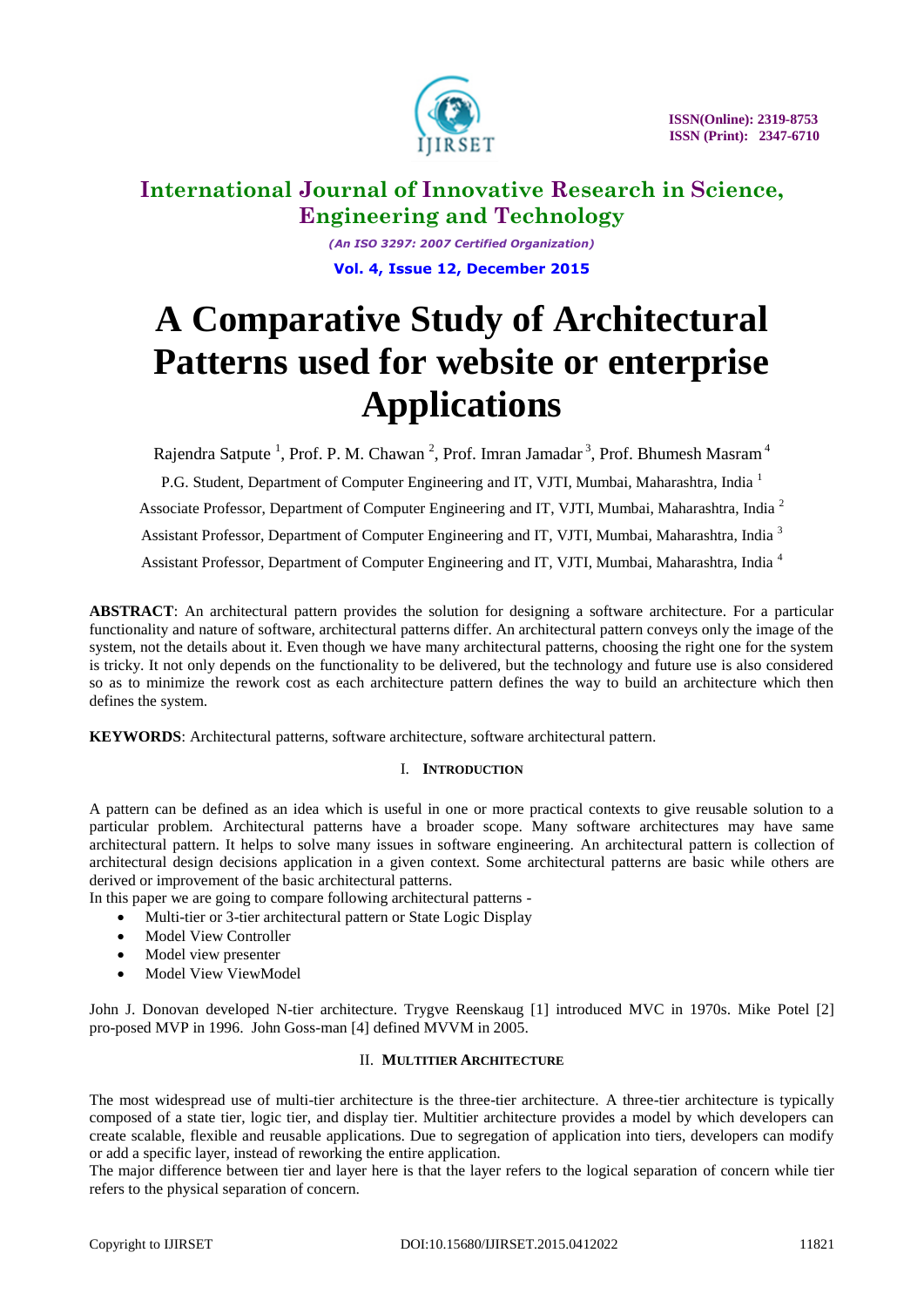

*(An ISO 3297: 2007 Certified Organization)*

## **Vol. 4, Issue 12, December 2015**

Modules of three-tier architecture which are user interface (display), business logic (logic), and computer data storage(state) are developed and maintained independently , mostly on separate platforms



Fig. 1. State Logic Display or 3 tier architecture

It has the advantage of modular software with well-defined interfaces. Any of the three tiers in the three-tier architecture can be upgraded or replaced independently with changes in requirements or technology.

The middle tier may be multi-tiered for which this architectural pattern is also called multi-tier architecture or n-tier architecture. Data flow between tiers is part of the architecture. Middleware usually connect the two tiers.

### III. **MODEL VIEW CONTROLLER**

Model View Controller contains three components – View, Model and Controller.

- View is your UI. It displays the data received from the controller as the result.
- Model is your business entities / data. It defines business rules for data means how the data can be manipulated or changed.
- Controller contains the logic that makes changes in the model depending on the actions triggered by UI. It manipulates the data.

Disadvantage of MVC is that it's difficult to unit test.

Controller does not know anything about View and a View can switch Controllers. A single controller can be used by multiple Views. View tracks the changes done to the model, so both are in sync with respect to the data.



Fig.2 Model View Controller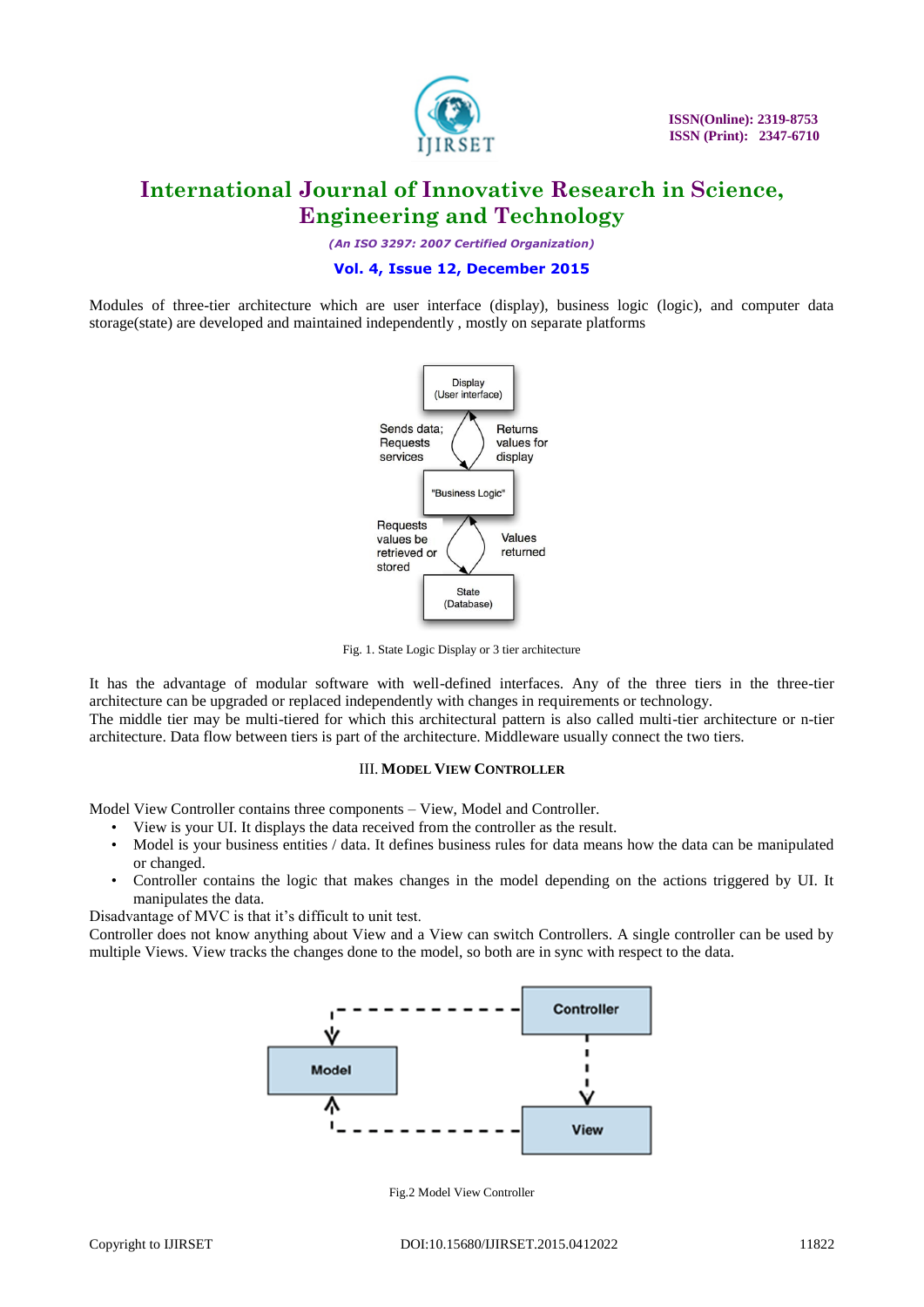

*(An ISO 3297: 2007 Certified Organization)*

#### **Vol. 4, Issue 12, December 2015**

#### IV.**MODEL VIEW PRESENTER**

MVP is derivation of MVC. It is mainly used for developing user interfaces. Presentation acts as a middle-man and controls all presentation logic. It provides facility for automated unit testing.

- Model defines data to be viewed or the data submitted by user interface.
- Presenter acts as a middle-man and connects both Model and View. It formats the data received from Model and displays it in View.
- View acts as a passive interface that views the data from model and captures events forwarding it presenter.



Fig.3 Model View Presenter

#### V. **MODEL VIEW ViewModel**

MVVM is derived from MVC. It was developed by Microsoft to develop simple event-driven programming of user interfaces. It is majorly used with Windows Presentation Foundation (WPF) and Silverlight. It is also known as modelview-binder when used with non .NET platforms.

- Model is the domain model or data access layer. It contains data model and business & validation logic.
- ViewModel acts as a middle-man and connects both Model and View. It handles view logic. It accesses the methods in model and provides this data to View in the format that it can use easily. Data-binding is used to link ViewModel and View.
- View is the system's user interface.



Fig.4 Model View ViewModel